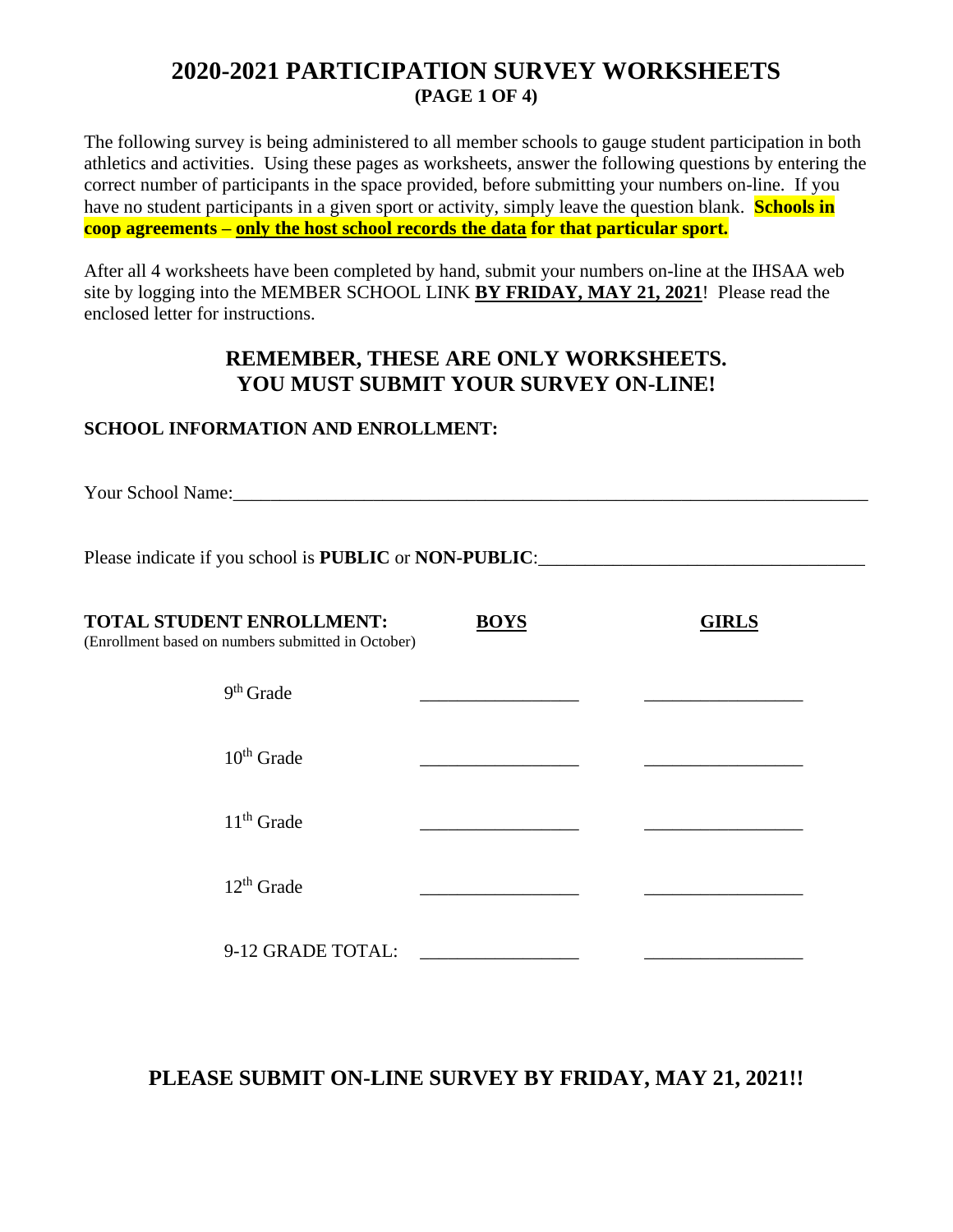### **WORKSHEET ONLY!!! YOU MUST SUBMIT YOUR SURVEY ON-LINE!**

#### **PLEASE SUBMIT ON-LINE BY FRIDAY, MAY 21, 2021!!**

#### **INSTRUCTIONS:**

Please submit the number of boys and girls participating in any sport during the 2020-2021 school year.

Count each student only once regardless of the number of sports he or she may participate in.

Example:

- 1) Joe Smith participates in football, basketball, and track. He is still only counted as one student.
- 2) Jane Smith participates in volleyball, basketball, and track. She is still only counted as one student.

|                   | <b>BOYS</b> | <b>GIRLS</b> |
|-------------------|-------------|--------------|
| $9th$ Grade       |             |              |
| $10th$ Grade      |             |              |
| $11th$ Grade      |             |              |
| $12th$ Grade      |             |              |
| 9-12 GRADE TOTAL: |             |              |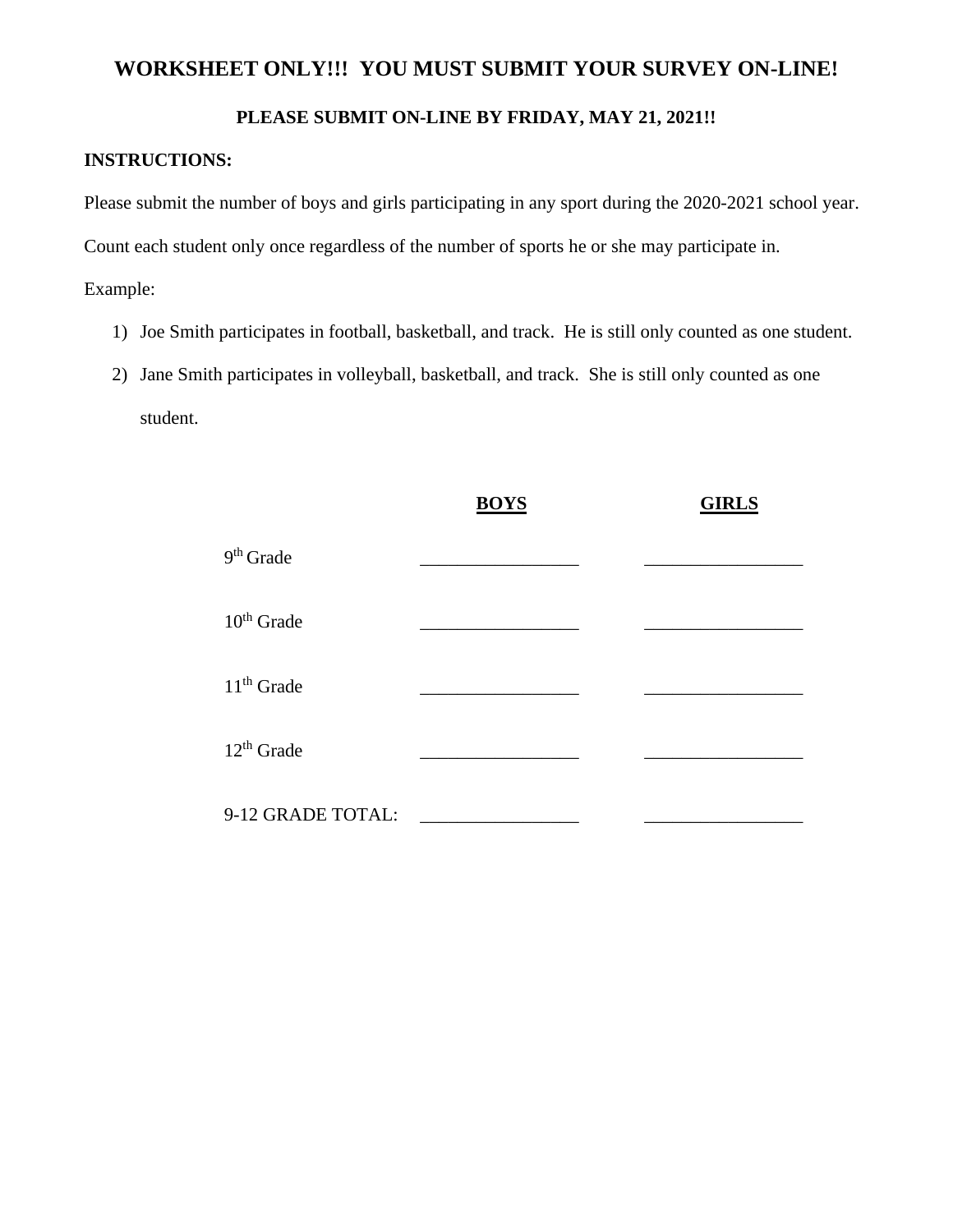## **WORKSHEET ONLY!!! YOU MUST SUBMIT YOUR SURVEY ON-LINE!**

### **PLEASE SUBMIT ON-LINE BY FRIDAY, MAY 21, 2021!!**

#### **INSTRUCTIONS FOR ATHLETICS SECTION:**

- 1) Boy Participants and Girl Participants should be calculated based upon the maximum number of individuals who participated in the sport for any length of time during the 2020-2021 school year.
- 2) Boy Participants and Girl Participants are representatives of interscholastic athletics (NOT intramural or club).
- 3) Please provide figures for any of the listed sports offered by your high school, regardless whether your state association sponsors a state championship or sanctions the activity.
- 4) If your high school includes only  $10<sup>th</sup>$  through  $12<sup>th</sup>$  grades, but the 9<sup>th</sup> grade students participate on your high school's team, please include their number in the participation figures.

|                                     | <b>TOTAL BOYS</b> | <b>TOTAL GIRLS</b> |
|-------------------------------------|-------------------|--------------------|
| Baseball (Summer 2020)              |                   |                    |
| <b>Basketball</b>                   |                   |                    |
| Bowling                             |                   |                    |
| <b>Cross Country</b>                |                   |                    |
| Fall Golf                           |                   |                    |
| Football - 11 Player                |                   |                    |
| Football - 8 Player                 |                   |                    |
| Soccer                              |                   |                    |
| Softball (Summer 2020)              |                   |                    |
| Spring Golf                         |                   |                    |
| Swimming                            |                   |                    |
| Tennis                              |                   |                    |
| Track & Field                       |                   |                    |
| Volleyball                          |                   |                    |
| Wrestling                           |                   |                    |
| <b>OTHER SPORT (Please specify)</b> |                   |                    |